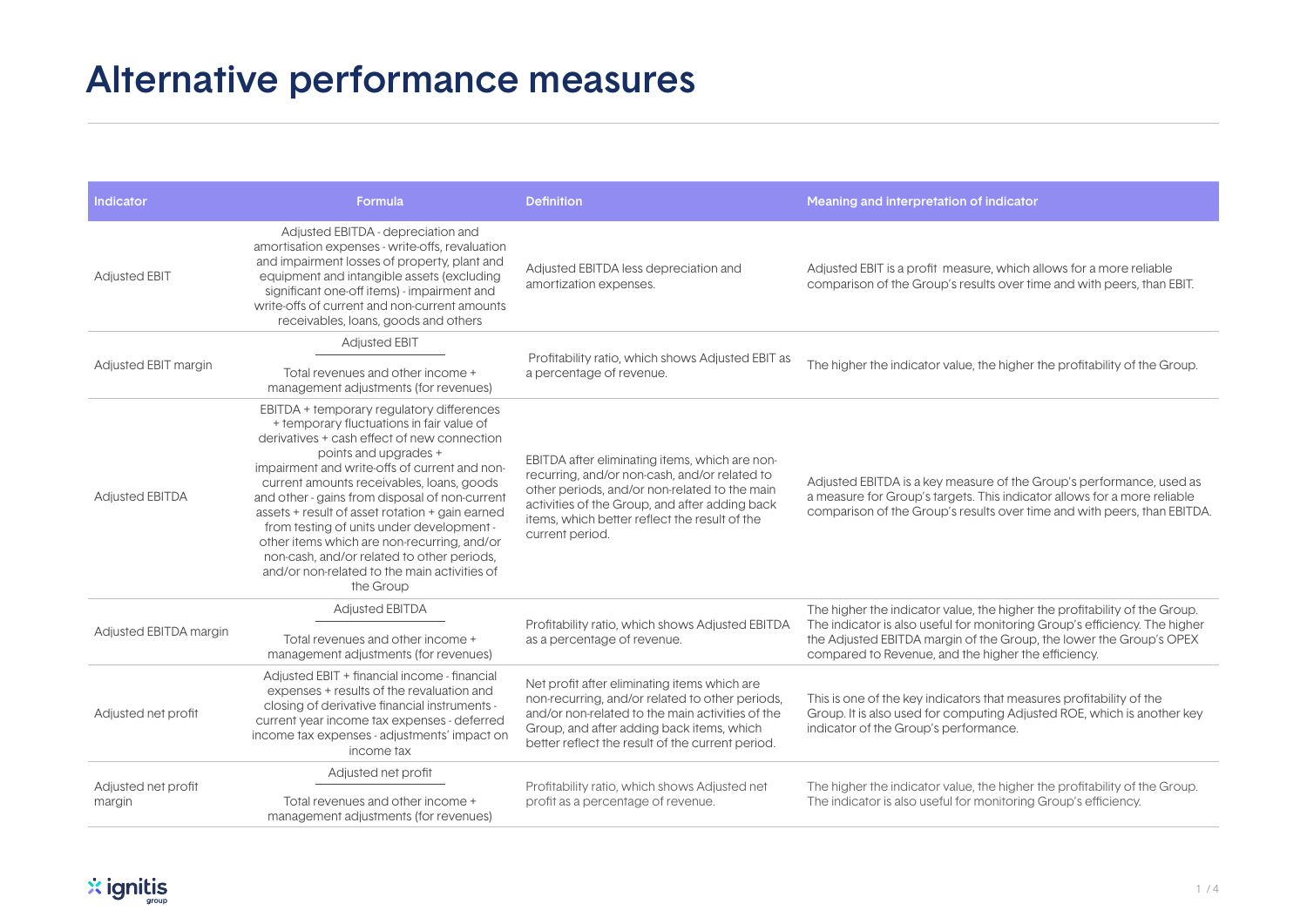| <b>Indicator</b>                            | Formula                                                                                                                                                                                            | <b>Definition</b>                                                                                                             | Meaning and interpretation of indicator                                                                                                                                                                                                                                                                                       |
|---------------------------------------------|----------------------------------------------------------------------------------------------------------------------------------------------------------------------------------------------------|-------------------------------------------------------------------------------------------------------------------------------|-------------------------------------------------------------------------------------------------------------------------------------------------------------------------------------------------------------------------------------------------------------------------------------------------------------------------------|
| Adiusted return on<br>equity (Adjusted ROE) | Adjusted net profit                                                                                                                                                                                | Profitability ratio of Adjusted net profit in relation<br>to equity.                                                          | Adjusted ROE is a key measure of Group's performance, used for setting<br>up and monitoring of Group's targets. The principal shareholder of the<br>Group express expectation in terms of Adjusted ROE. Adjusted return on<br>equity shows how effectively the company is using shareholders' capital<br>to generate profits. |
|                                             | Average equity at the beginning and end of the<br>reporting period                                                                                                                                 |                                                                                                                               |                                                                                                                                                                                                                                                                                                                               |
| Asset turnover                              | Total revenues and other income                                                                                                                                                                    | Efficiency ratio, which measures revenues<br>relative to total assets.                                                        | The indicator shows the effectiveness of use of the Group's assets. A<br>higher value indicates a higher degree of effectiveness in managing the<br>assets.                                                                                                                                                                   |
|                                             | Average assets at the beginning and end of the<br>reporting period                                                                                                                                 |                                                                                                                               |                                                                                                                                                                                                                                                                                                                               |
| Current ratio                               | Current assets at the end of the period                                                                                                                                                            | Liquidity ratio, which shows how many times<br>current assets cover current liabilities.                                      | Current ratio shows the ability of the Group to meet its current liabilities<br>by using its current assets and reflects the liquidity position of the Group.<br>The higher the ratio, the better the liquidity position.                                                                                                     |
|                                             | Current liabilities at the end of the period                                                                                                                                                       |                                                                                                                               |                                                                                                                                                                                                                                                                                                                               |
| Dividends per share<br>(DPS)                | Total proposed dividend                                                                                                                                                                            | Profitability ratio, which shows proposed<br>dividends for the period attributable to one<br>ordinary nominal share.          | The higher the indicator value, the higher the profitability attributable to<br>one ordinary nominal share for the period.                                                                                                                                                                                                    |
|                                             | Number of ordinary nominal shares at the end<br>of the period                                                                                                                                      |                                                                                                                               |                                                                                                                                                                                                                                                                                                                               |
| Gross debt                                  | Non-current loans and bonds + non-current<br>lease liabilities + current portion of non-current<br>loans + current loans + current lease liabilities                                               | Total debt of the Group.                                                                                                      | Indicator shows the level of debt of the Group.                                                                                                                                                                                                                                                                               |
| Gross debt/Equity                           | Gross debt                                                                                                                                                                                         | Leverage ratio, which measures of the degree<br>to which the Group is financing its operations<br>through debt versus equity. | The lower the indicator value, the greater the Group's ability to meet its<br>financial liabilities and attract new debt capital. It is one of the indicators<br>specified in the Group's dividend policy.                                                                                                                    |
|                                             | Equity                                                                                                                                                                                             |                                                                                                                               |                                                                                                                                                                                                                                                                                                                               |
| <b>EBIT</b>                                 | Profit (loss) before tax - Financial income +<br><b>Financial expenses</b>                                                                                                                         | EBIT – earnings before interest and tax<br>expenses are deducted.                                                             | Profit measure used as a proxy for operating cash flow, after accounting<br>for estimate of capital expenditures through depreciation and<br>amortization expenses.                                                                                                                                                           |
| <b>EBIT</b> margin                          | <b>EBIT</b>                                                                                                                                                                                        | Profitability ratio, which shows EBIT as a<br>percentage of revenue.                                                          | The higher the indicator value, the higher the profitability of the Group.                                                                                                                                                                                                                                                    |
|                                             | Total revenues and other income                                                                                                                                                                    |                                                                                                                               |                                                                                                                                                                                                                                                                                                                               |
| <b>EBITDA</b>                               | EBIT - depreciation and amortisation expenses<br>- revaluation of emission allowances - write-offs,<br>revaluation and impairment losses of property,<br>plant and equipment and intangible assets | EBITDA - earnings before interest, taxes,<br>depreciation, and amortization.                                                  | Profit measure used as a proxy for operating cash flow.                                                                                                                                                                                                                                                                       |
| EBITDA margin                               | <b>EBITDA</b>                                                                                                                                                                                      | Profitability ratio, which shows EBITDA as a<br>percentage of revenue.                                                        | The higher the indicator value, the higher the profitability of the Group.                                                                                                                                                                                                                                                    |
|                                             | Total revenues and other income                                                                                                                                                                    |                                                                                                                               |                                                                                                                                                                                                                                                                                                                               |
| Equity ratio                                | Equity at the end of the period                                                                                                                                                                    | Leverage ratio, which shows the proportion of<br>the total assets financed by equity.                                         | This indicator shows the share of equity in the capital structure. The<br>lower the ratio, the more the Group depends on debt financing to fund<br>its activities.                                                                                                                                                            |
|                                             | Total assets at the end of the period                                                                                                                                                              |                                                                                                                               |                                                                                                                                                                                                                                                                                                                               |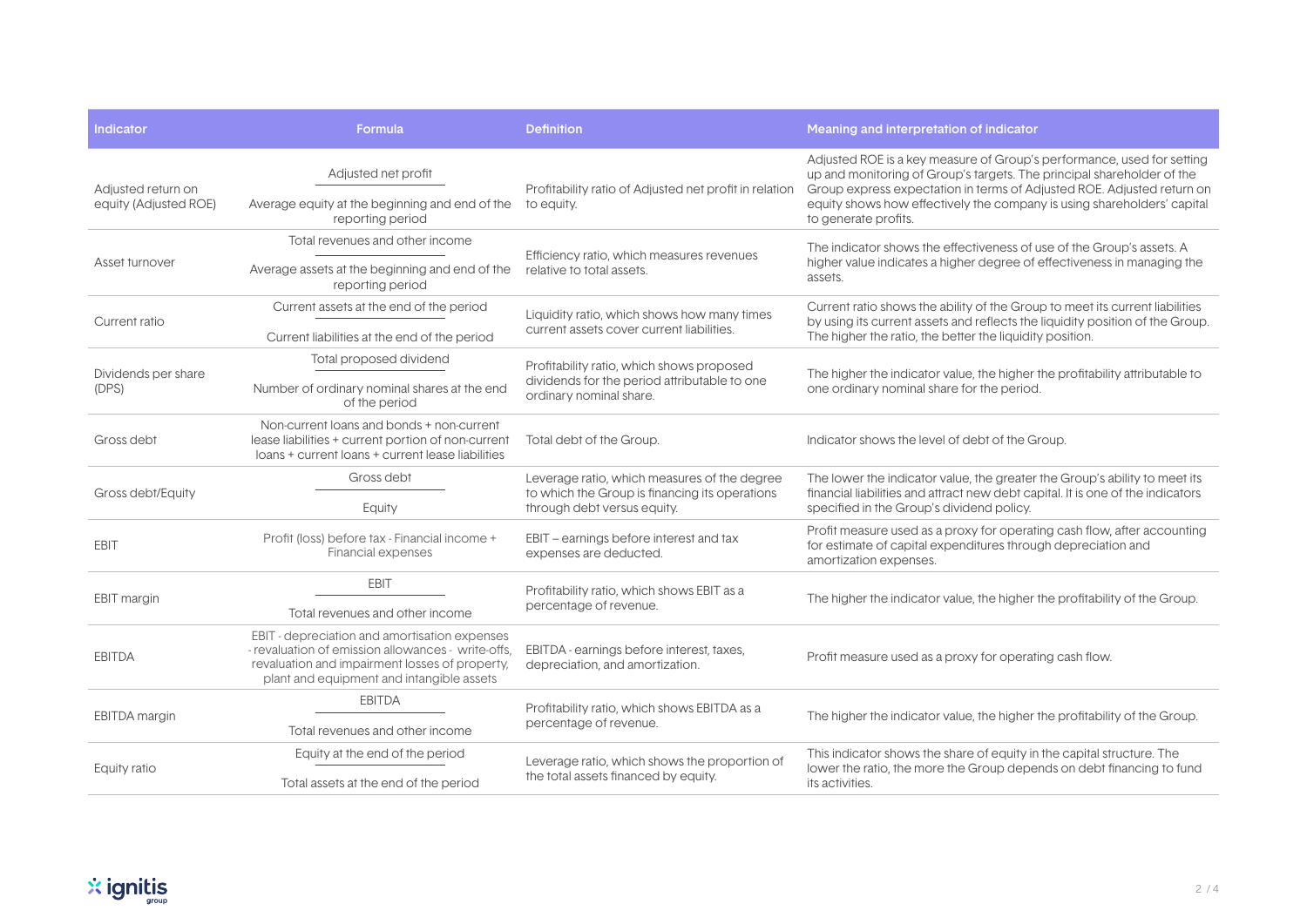| <b>Indicator</b>                     | Formula                                                                                                                                                                                                                                                           | <b>Definition</b>                                                                                                                                                                                   | Meaning and interpretation of indicator                                                                                                                                                                                                                                                                                                                                             |
|--------------------------------------|-------------------------------------------------------------------------------------------------------------------------------------------------------------------------------------------------------------------------------------------------------------------|-----------------------------------------------------------------------------------------------------------------------------------------------------------------------------------------------------|-------------------------------------------------------------------------------------------------------------------------------------------------------------------------------------------------------------------------------------------------------------------------------------------------------------------------------------------------------------------------------------|
| Free Cash Flow (FCF)                 | FFO - Investments + grants received +<br>investments covered by guarantee + cash<br>effect of new connection points and<br>upgrades + cash inflow of proceeds from sale<br>of property, plant and equipment less gain or<br>loss + change in net working capital. | Free cash flow is the cashflow remaining to<br>the Group after covering operating and capital<br>expenditures.                                                                                      | The higher the FCF, the more cash flow is available for shareholders<br>and lenders of the Group. If FCF is negative, the Group needs to raise<br>additional financing to fund its operations.                                                                                                                                                                                      |
| Funds from operations<br>(FFO)       | EBITDA + interest received - interest paid<br>- income tax paid                                                                                                                                                                                                   | FFO is the proxy for Group's cashflow after<br>taking into account EBITDA, net interest, and<br>income tax paid.                                                                                    | FFO shows the Group's ability to generate cash from operations. This<br>indicator is used during the credit rating review process of the Group.                                                                                                                                                                                                                                     |
| Investments                          | Additions of property, plant and equipment<br>and intangible assets + assets acquired through<br>the acquisition of subsidiaries + additions of<br>other financial assets + additions of investment<br>property                                                   | Capital spent on acquiring non-current tangible<br>and intangible assets, other financial assets and<br>investment property, as well as assets acquired<br>through the acquisition of subsidiaries. | Indicator shows the amount of capital the Group spends on acquiring,<br>upgrading, and repairing non-current tangible and intangible assets,<br>other financial assets and investment property, as well as assets acquired<br>through the acquisition of subsidiaries. This is one of the main indicators<br>that significantly impacts the Group's cash flows and leverage levels. |
| Net debt                             | Gross debt - cash and cash equivalents<br>- deposit into escrow account in relation to<br>IPO overallotment option                                                                                                                                                | Net debt is the total financial liabilities of the<br>Group, net of cash and cash equivalents.                                                                                                      | Net debt shows the level of indebtedness of the Group, if its cash and<br>cash equivalents were used to pay out the outstanding debt. Indicator is<br>used during the credit rating review process of the Group.                                                                                                                                                                    |
| Net debt/Adjusted<br><b>EBITDA</b>   | Net debt<br><b>Adjusted EBITDA</b>                                                                                                                                                                                                                                | Leverage ratio, which shows the Group's ability<br>to repay its debt from the profit earned.                                                                                                        | The value of the indicator shows how many years it would take for the<br>Group to pay back its debt if Net debt and Adjusted EBITDA were held<br>constant. The lower the indicator value, the greater the Group's ability to<br>cover its financial liabilities from the profit earned. This is one of the key<br>indicators of the Group's leverage level.                         |
| Net debt/EBITDA                      | Net debt<br><b>EBITDA</b>                                                                                                                                                                                                                                         | Leverage ratio, which shows the Group's ability<br>to repay its debt from the profit earned.                                                                                                        | The value of the indicator shows how many years it would take for the<br>Group to pay back its debt if Net debt EBITDA were held constant. The<br>lower the indicator value, the greater the Group's ability to cover its<br>financial liabilities from the profit earned. This indicator is used during the<br>credit rating review process of the Group.                          |
| <b>OPEX</b>                          | Salaries and related expenses + repair and<br>maintenance expenses + other expenses -<br>energy hedging - write-offs and impairments<br>of short term and long-term receivables,<br>inventories and other                                                         | Selling, general and administrative expense.                                                                                                                                                        | This indicator helps management to evaluate the effectiveness of the<br>Group's operations by monitoring the overhead expenses.                                                                                                                                                                                                                                                     |
| Return on assets (ROA)               | Net profit (loss)                                                                                                                                                                                                                                                 | Profitability ratio, which shows how well the<br>Group employs its total assets.                                                                                                                    | This indicator shows how well the Group utilizes its assets to generate<br>profit. A higher indicator value shows higher profitability of the Group's<br>total assets.                                                                                                                                                                                                              |
|                                      | Average assets at the beginning and end of the<br>reporting period                                                                                                                                                                                                |                                                                                                                                                                                                     |                                                                                                                                                                                                                                                                                                                                                                                     |
| Return on Capital<br>Employed (ROCE) | <b>EBIT</b>                                                                                                                                                                                                                                                       | Profitability ratio, which shows how well the<br>Group employs its capital.                                                                                                                         | This indicator shows how well the Group utilizes its capital employed to<br>generate profit. A higher indicator value shows higher profitability of the<br>Group's capital employed.                                                                                                                                                                                                |
|                                      | Average net debt at the beginning and end of<br>the reporting period + average equity at the<br>beginning and end of the reporting period                                                                                                                         |                                                                                                                                                                                                     |                                                                                                                                                                                                                                                                                                                                                                                     |